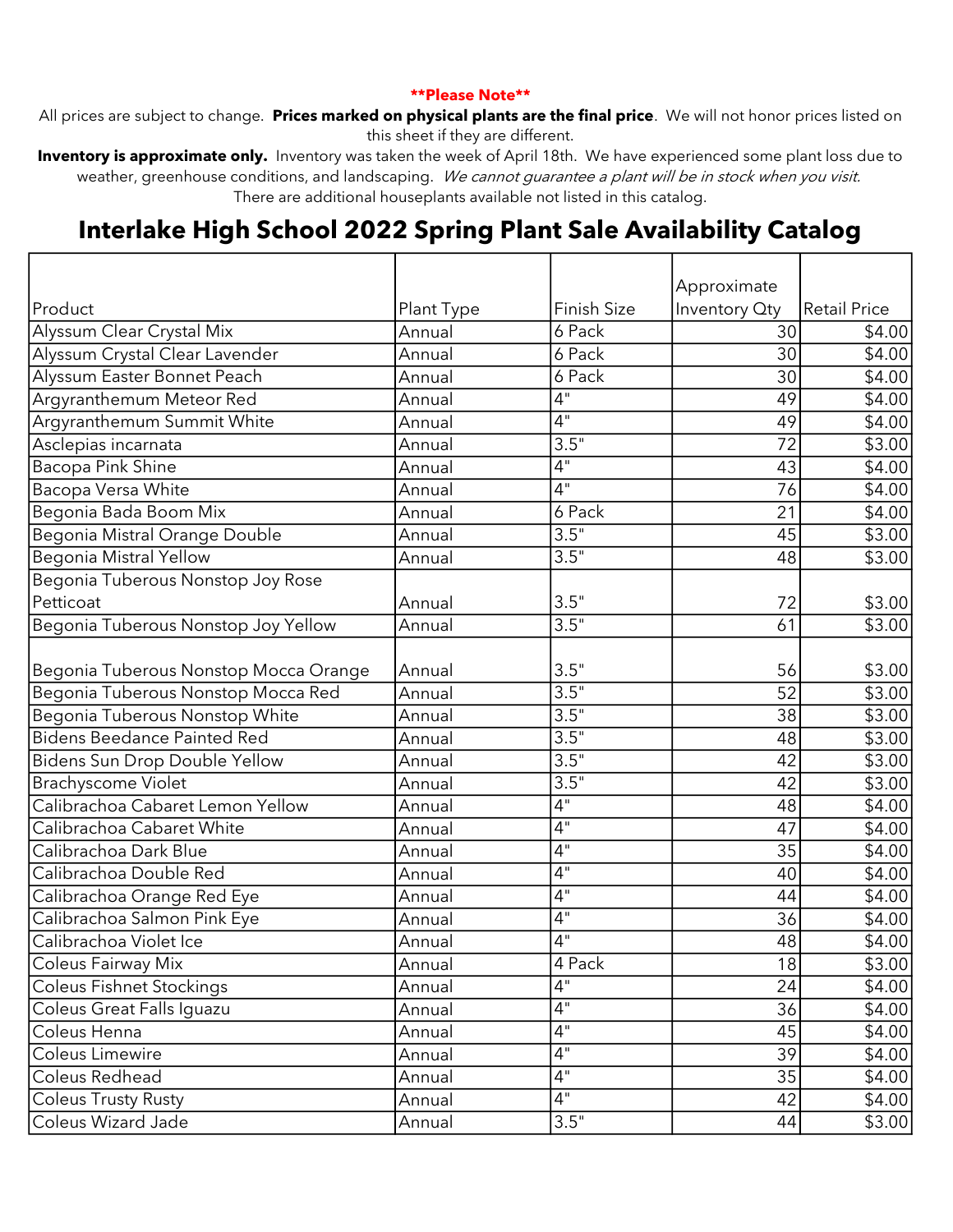|                                       |            |                     | Approximate     |                     |
|---------------------------------------|------------|---------------------|-----------------|---------------------|
| Product                               | Plant Type | <b>Finish Size</b>  | Inventory Oty   | <b>Retail Price</b> |
| <b>Coleus Wizard Mix</b>              | Annual     | 4 Pack              | 18              | \$3.00              |
| Dahlia Figaro Mix                     | Annual     | 3.5"                | 132             | \$3.00              |
| Diascia Darla Rose                    | Annual     | 3.5"                | 40              | \$3.00              |
| <b>Dusty Miller Silverdust</b>        | Annual     | 3.5"                | 129             | \$3.00              |
| Geranium Dynamo Red Dark              | Annual     | 4"                  | 200             | \$4.00              |
| Geranium Dynamo White                 | Annual     | 4"                  | 64              | \$4.00              |
| Geranium Zonal Dynamo Orange          | Annual     | 4"                  | 45              | \$4.00              |
| Geranium Zonal Dynamo Violet          | Annual     | 4"                  | 35              | \$4.00              |
| Gernaium Zonal Dynamo Salmon          | Annual     | 4"                  | 53              | \$4.00              |
| Helichrysum Silver Ribbon             | Annual     | 3.5"                | 30              | \$3.00              |
| Heliotrope Marino Blue                | Annual     | 3.5"                | 47              | \$3.00              |
| Impatiens Beacon Coral                | Annual     | 4 Pack              | 19              | \$3.00              |
| Impatiens Dazzler Orange              | Annual     | 6 Pack              | 6               | \$4.00              |
| Impatiens Dazzler Red                 | Annual     | 6 Pack              | 3               | $\overline{$4.00}$  |
| Impatiens Dazzler Violet              | Annual     | 6 Pack              | 36              | \$4.00              |
| Impatiens Dazzler White               | Annual     | 6 Pack              | 5               | \$4.00              |
| Impatiens Dazzler White               | Annual     | 4 Pack              | $\overline{19}$ | \$3.00              |
| Impatiens Fiesta Bonita White         | Annual     | 3.5"                | 42              | \$3.00              |
| Impatiens Merlot Mix                  | Annual     | 6 Pack              | 36              | \$4.00              |
| Impatiens Pastel Mix                  | Annual     | $\overline{4}$ Pack | 19              | \$3.00              |
| Impatiens Sunpatiens Coral Pink       | Annual     | 3.5"                | 52              | \$3.00              |
| Impatiens Sunpatiens Red              | Annual     | 3.5"                | 38              | \$3.00              |
| <b>Impatiens Tropical Rose</b>        | Annual     | 3.5"                | 58              | \$3.00              |
| Ipomea Solar Power Black              | Annual     | 4"                  | 36              | \$4.00              |
| Ipomea Solar Power Lime Heart         | Annual     | 4"                  | 31              | \$4.00              |
| Lobelia Cambridge (compact)           | Annual     | 4 Pack              | 25              | \$3.00              |
| Lobelia Crystal Palace (compact)      | Annual     | 4 Pack              | 25              | \$3.00              |
| Lobelia Regatta Blue Splash (Trail)   | Annual     | 3.5"                | 95              | \$3.00              |
| Lobelia Regatta Midnight Blue (Trail) | Annual     | 3.5"                | 95              | \$3.00              |
| Lobelia Regatta White (Trail)         | Annual     | 3.5"                | 95              | \$3.00              |
| Lobelia Riviera Blue Splash (compact) | Annual     | 4 Pack              | 25              | \$3.00              |
| Lobelia Riviera Mix (compact)         | Annual     | 4 Pack              | 25              | \$3.00              |
| Lobelia Riviera Rose (compact)        | Annual     | 4 Pack              | 25              | \$3.00              |
| Lobelia Sapphire (Trailing)           | Annual     | 3.5"                | 95              | \$3.00              |
| Marigold French Bonanza Bee           | Annual     | 6 Pack              | 15              | \$4.00              |
| Marigold French Bonanza Harmony       | Annual     | 6 Pack              | 15              | \$4.00              |
| Marigold French Bonanza Orange        | Annual     | 6 Pack              | 15              | \$4.00              |
| Marigold French Bonanza Yellow        | Annual     | 6 Pack              | 15              | \$4.00              |
| Marigold French Flamenco              | Annual     | 6 Pack              | 15              | \$4.00              |
| Marigold French Strawberry Blonde     | Annual     | 6 Pack              | 15              | \$4.00              |
| Nemesia Aromatica White#              | Annual     | 3.5"                | 44              | \$3.00              |
| <b>Ornamental Pepper Medusa</b>       | Annual     | 3.5"                | 22              | \$3.00              |
| Ornamental Pepper Midnight Fire       | Annual     | 3.5"                | 22              | \$3.00              |
| Ornamental Pepper Purple Flash        | Annual     | 3.5"                | 22              | \$3.00              |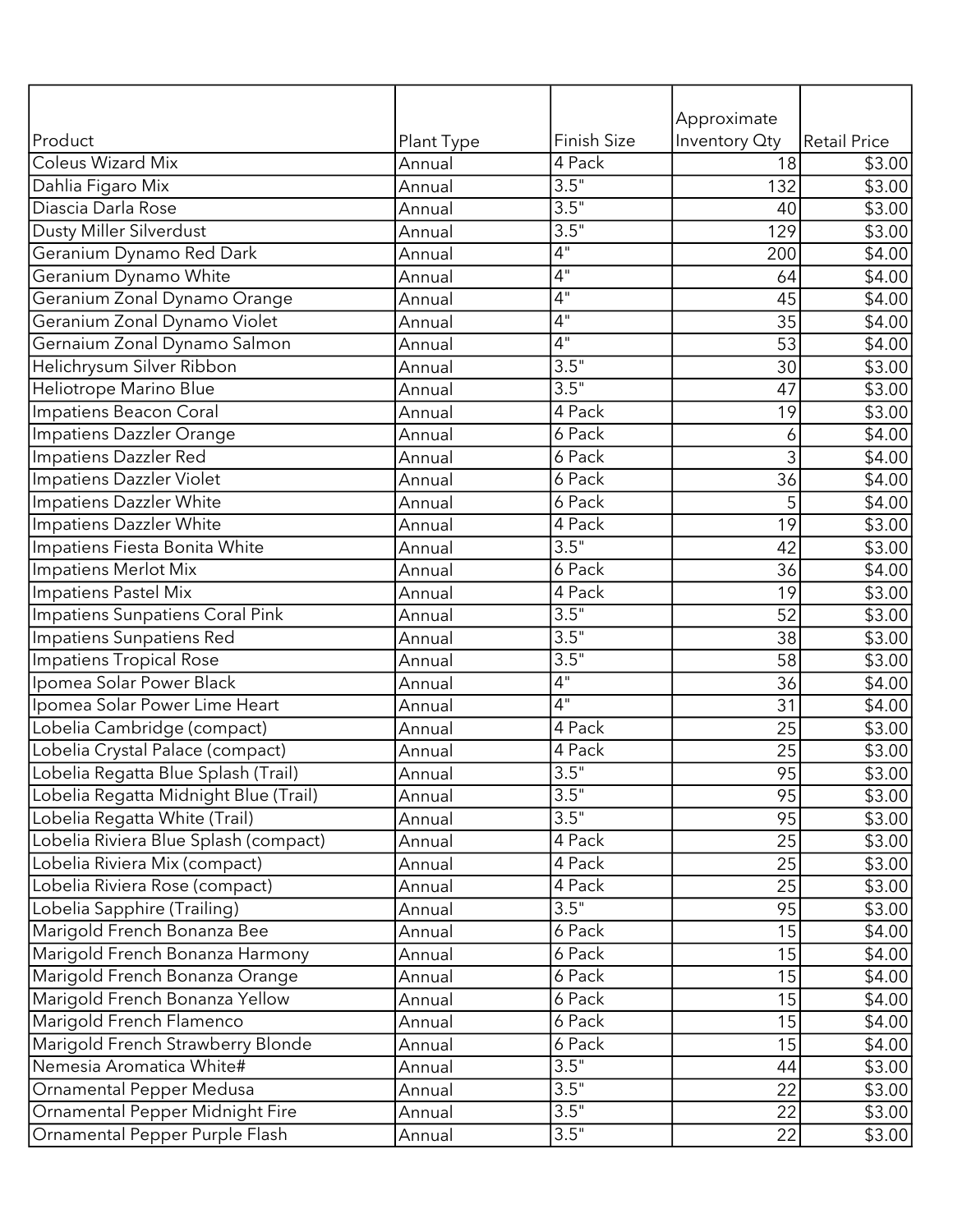|                                      |                |                           | Approximate   |                    |
|--------------------------------------|----------------|---------------------------|---------------|--------------------|
| Product                              | Plant Type     | <b>Finish Size</b>        | Inventory Oty | Retail Price       |
| Petchoa Caramel Yellow               | Annual         | 4"                        | 52            | \$4.00             |
| Petchoa Sunray Pink                  | Annual         | $\overline{4}$ "          | 48            | \$4.00             |
| Petunia Bluerific                    | Annual         | 4"                        | 48            | \$4.00             |
| Petunia Cascadias Indian Summer      | Annual         | 4"                        | 40            | \$4.00             |
| Petunia Electric Purple Sky          | Annual         | 4"                        | 44            | \$4.00             |
| Petunia Honeydew                     | Annual         | 4"                        | 50            | \$4.00             |
| Petunia Night Sky                    | Annual         | $\overline{4}$ "          | 36            | \$4.00             |
| Petunia Pretty Flora Coral           | Annual         | 6 Pack                    | 6             | \$4.00             |
| Petunia Pretty Flora Pink Pearl      | Annual         | 6 Pack                    | 6             | \$4.00             |
| Petunia Pretty Flora White           | Annual         | 6 Pack                    | 6             | $\overline{$4.00}$ |
| Petunia Starlet Pink Lemonade        | Annual         | 4"                        | 47            | \$4.00             |
| Petunia Starlet Pinot Red            | Annual         | 4"                        | 42            | \$4.00             |
| Petunia Watermelon Red               | Annual         | 4"                        | 44            | \$4.00             |
| Scaevola Fairy Blue                  | Annual         | 3.5"                      | 50            | \$3.00             |
| Snapdragon Appleblossom              | Annual         | 4 Pack                    | 15            | \$3.00             |
| Snapdragon Pink                      | Annual         | 4 Pack                    | 15            | \$3.00             |
| Snapdragon White                     | Annual         | 4 Pack                    | 15            | \$3.00             |
| Verbena Purple White                 | Annual         | 3.5"                      | 48            | \$3.00             |
| Verbena Quartz Pink                  | Annual         | 4 Pack                    | 6             | \$3.00             |
| Verbena Quartz Red Eye               | Annual         | 4 Pack                    | 6             | \$3.00             |
| Verbena Quartz Silver                | Annual         | 4 Pack                    | 6             | \$3.00             |
| Verbena Quartz White                 | Annual         | 4 Pack                    | 6             | \$3.00             |
| Verbena Red                          | Annual         | 3.5"                      | 46            | \$3.00             |
|                                      |                |                           |               |                    |
| <b>Blackberry Arapaho Thornless</b>  | Fruit          | 1 gallon                  | 33            | \$10.00            |
| <b>Blackcurrant Consort</b>          | Fruit          | 1 gallon                  | 45            | \$10.00            |
| <b>Raspberry Fall Gold</b>           | Fruit          | 1 gallon                  | 26            | \$10.00            |
| Raspberry Heritage                   | Fruit          | 1 gallon                  | 68            | \$10.00            |
| <b>Redcurrant Perfection</b>         | Fruit          | 1 gallon                  | 25            | \$10.00            |
| Rhubarb Valentine                    | Fruit          | 1 gallon                  | 28            | \$10.00            |
| <b>Strawberry Everbearing</b>        | Fruit          | 3.5"                      | 198           | \$3.00             |
|                                      |                |                           |               |                    |
|                                      |                | 10" Hanging               |               |                    |
| 10" Geranium Ivy (mixed colors)      | Hanging Basket | <b>Basket</b>             | 46            | \$20.00            |
|                                      |                | 10" Hanging               |               |                    |
| 10" Mixed Hanging Basket             | Hanging Basket | Basket                    | 93            | \$20.00            |
|                                      |                | 12" Hanging               |               |                    |
| Begonia Illumination Scarlet         | Hanging Basket | <b>Basket</b>             | 18            | \$25.00            |
|                                      |                | $\overline{12}$ " Hanging |               |                    |
| Begonia Illumination White           | Hanging Basket | Basket                    | 18            | \$25.00            |
| Begonia Tuberous Illumination Golden |                | 12" Hanging               |               |                    |
| Petticoat                            | Hanging Basket | Basket                    | 18            | \$25.00            |
|                                      |                |                           |               |                    |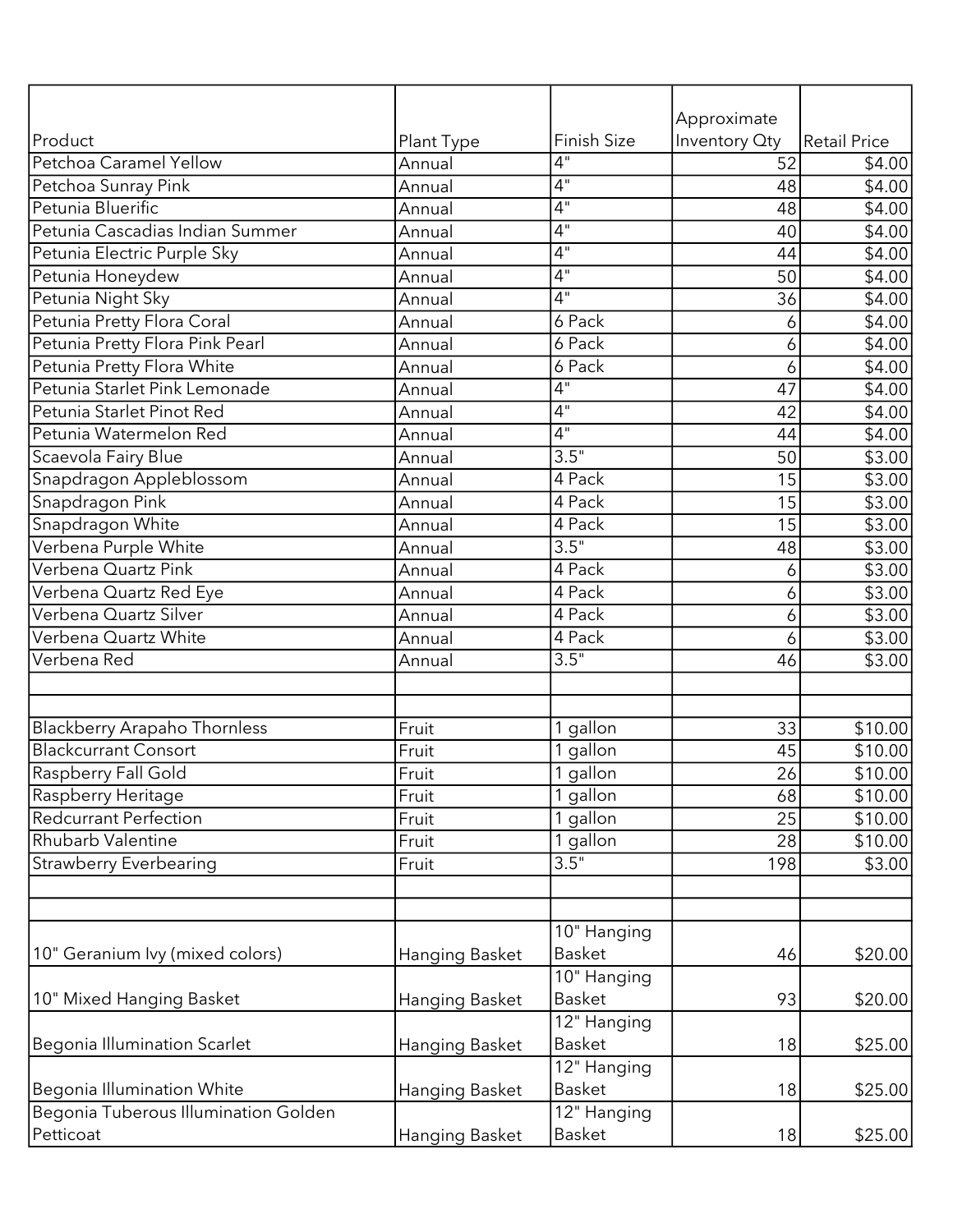|                                     |                       |                       | Approximate   |                     |
|-------------------------------------|-----------------------|-----------------------|---------------|---------------------|
| Product                             | Plant Type            | <b>Finish Size</b>    | Inventory Oty | <b>Retail Price</b> |
|                                     |                       | $12n$ Hanging         |               |                     |
| Begonia Tuberous Illumination Lemon | <b>Hanging Basket</b> | Basket                | 18            | \$25.00             |
|                                     |                       | 12" Hanging           |               |                     |
| Fuchsia Blue Eyes                   | Hanging Basket        | <b>Basket</b>         | 18            | \$25.00             |
|                                     |                       | 12" Hanging           |               |                     |
| Fuchsia Dark Eyes                   | Hanging Basket        | Basket                | 18            | \$25.00             |
|                                     |                       | 12" Hanging           |               |                     |
| Fuchsia Eruptions                   | Hanging Basket        | Basket<br>12" Hanging | 18            | \$25.00             |
| Fuchsia Giant Bicentennial          | Hanging Basket        | <b>Basket</b>         | 18            | \$25.00             |
|                                     |                       | 12" Hanging           |               |                     |
| Fuchsia Giant New Millennium        | Hanging Basket        | <b>Basket</b>         | 18            | \$25.00             |
|                                     |                       | 12" Hanging           |               |                     |
| Fuchsia Marinka                     | Hanging Basket        | <b>Basket</b>         | 18            | \$25.00             |
|                                     |                       | 12" Hanging           |               |                     |
| Fuchsia Southgate                   | Hanging Basket        | <b>Basket</b>         | 18            | \$25.00             |
|                                     |                       | 12" Hanging           |               |                     |
| Fuchsia Swingtime                   | Hanging Basket        | <b>Basket</b>         | 18            | \$25.00             |
|                                     |                       |                       |               |                     |
|                                     |                       |                       |               |                     |
| Basil Holy Kaprao                   | Herb                  | 3.5"                  | 18            | \$3.00              |
| <b>Basil Red Rubin</b>              | Herb                  | 3.5"                  | 49            | \$3.00              |
| <b>Basil Siam Queen</b>             | Herb                  | 3.5"                  | 81            | \$3.00              |
| <b>Basil Sweet</b>                  | Herb                  | 3.5"                  | 131           | \$3.00              |
| Chives                              | Herb                  | 3.5"                  | 30            | \$3.00              |
| Cilantro                            | Herb                  | 3.5"                  | 47            | \$3.00              |
| Dill<br>Lemon Balm                  | Herb                  | 3.5"<br>3.5"          | 13            | \$3.00              |
| Mint Chocolate                      | Herb<br>Herb          | 3.5"                  | 29<br>51      | $\sqrt{$3.00}$      |
| Mint Orange                         | Herb                  | 3.5"                  | 51            | \$3.00<br>\$3.00    |
| Spearmint                           | Herb                  | 3.5"                  | 60            | \$3.00              |
| Oregano                             | Herb                  | 3.5"                  | 146           | \$3.00              |
| Parsley Curled                      | Herb                  | 3.5"                  | 39            | \$3.00              |
| Parsley Flat                        | Herb                  | 3.5"                  | 132           | \$3.00              |
| <b>Rosemary Barbecue</b>            | Herb                  | 3.5"                  | 60            | \$3.00              |
| Sage                                | Herb                  | 3.5"                  | 40            | \$3.00              |
| Tarragon French                     | Herb                  | 3.5"                  | 49            | \$3.00              |
| Thyme                               | Herb                  | 3.5"                  | 11            | \$3.00              |
|                                     |                       |                       |               |                     |
|                                     |                       |                       |               |                     |
| 6" Hanging Houseplant               | Houseplant            | 6"                    | 113           | \$10.00             |
| Aluminum Plant                      | Houseplant            | $\overline{6}$ "      | 15            | \$7.00              |
| Dwarf Banana                        | Houseplant            | $\overline{6}$ "      | 33            | \$10.00             |
| Fern                                | Houseplant            | 4"                    | 36            | \$5.00              |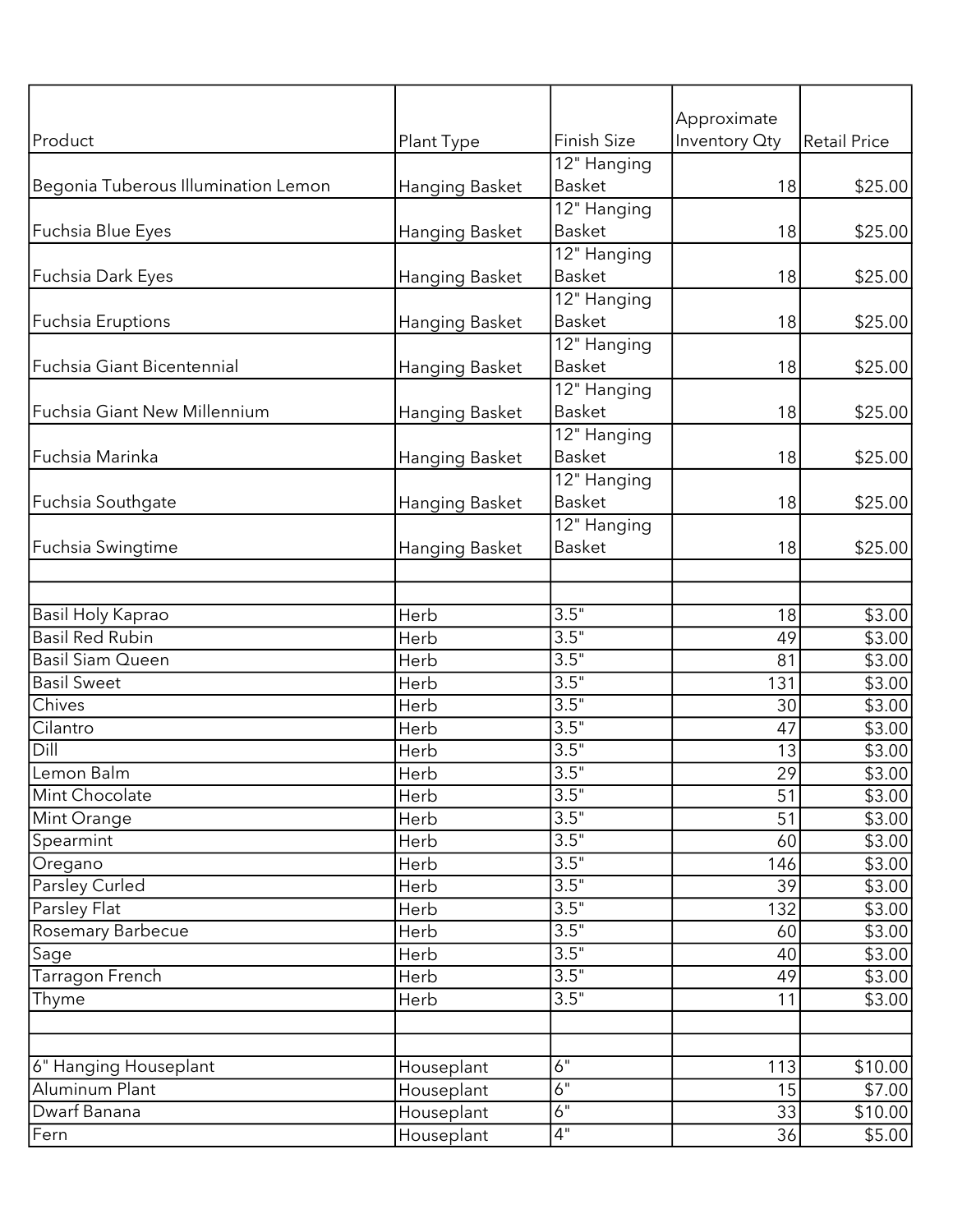| Product                         |                          | <b>Finish Size</b>    | Approximate<br>Inventory Oty | <b>Retail Price</b> |
|---------------------------------|--------------------------|-----------------------|------------------------------|---------------------|
| Hibiscus                        | Plant Type<br>Houseplant | $8^{\circ}$           | 54                           | \$10.00             |
| Ivy                             | Houseplant               | $\overline{6}$ "      | 22                           | \$7.00              |
| Large Hanging houseplant        | Houseplant               | 10"                   | 5                            | \$15.00             |
| Monstera                        | Houseplant               | 6"                    | 25                           | \$10.00             |
| Pepperomia                      | Houseplant               | 4"                    | 43                           | \$4.00              |
| Pepperomia                      | Houseplant               | 6"                    | 23                           | \$5.00              |
| Philodendron Hope               | Houseplant               | 6"                    | $\overline{57}$              | \$10.00             |
| Philodendron Imperial Red       | Houseplant               | 6"                    | 26                           | \$10.00             |
| Rabbit's Foot Fern              | Houseplant               | 6"                    | 36                           | \$10.00             |
| Red Abyssinian Banana           | Houseplant               | 10"                   | 17                           | \$10.00             |
| Zygo Cactus                     | Houseplant               | 6"                    | 62                           | \$10.00             |
|                                 |                          |                       |                              |                     |
|                                 |                          |                       |                              |                     |
| 15" Square Deck Pot             | <b>Mixed Container</b>   | 15" Square            | 9                            | \$30.00             |
| Large Bowl Deck Pot             | <b>Mixed Container</b>   | 18"                   | 6                            | \$20.00             |
| <b>Small Bowl Deck Pot</b>      | <b>Mixed Container</b>   | 12"                   | 4                            | \$15.00             |
| Small Deck Pot                  | <b>Mixed Container</b>   | 10"                   | 3                            | \$15.00             |
|                                 |                          | Pocket                |                              |                     |
|                                 |                          | Hanging               |                              |                     |
| Strawberry Hanging Basket       | <b>Mixed Container</b>   | <b>Basket</b>         | 9                            | \$30.00             |
|                                 |                          |                       |                              |                     |
| Achillea Rainbow Tricolor       | Perennial                | 1 gallon              | 12                           | \$10.00             |
| Alchemellia mollis              | Perennial                | 1 gallon              | 6                            | \$10.00             |
| Anemone Honorine Jobert         | Perennial                | 1 gallon              | 29                           | \$10.00             |
| Aquilegia Mixed                 | Perennial                | 3.5"                  | 219                          | \$4.00              |
| Astilbe Color Flash Lime        | Perennial                | 1 gallon              | 24                           | \$10.00             |
| Astilbe Lolly Pop               | Perennial                | 1 gallon              | 4                            | \$10.00             |
| Autumn Fern                     | Perennial                | 1 gallon              | 7                            | \$10.00             |
| Bergenia                        | Perennial                | 1 gallon              | 8                            | \$10.00             |
| <b>Black Mondo Grass</b>        | Perennial                | 1 gallon              | 18                           | \$10.00             |
| <b>Blue Fescue</b>              | Perennial                | 1 gallon              | 28                           | \$10.00             |
| Calamagrostis Caspian           | Perennial                | Quart                 | 72                           | \$5.00              |
| Campanula                       | Perennial                | 1 gallon              | 15                           | \$10.00             |
| <b>Carex Color Grass Praire</b> | Perennial                | Quart                 | 72                           | \$5.00              |
| Clematis Sampler                | Perennial                | $\overline{1}$ gallon | 74                           | \$10.00             |
| Coreopsis Zagreb                | Perennial                | 1 gallon              | 19                           | \$10.00             |
| Delosperma Fire Spinner         | Perennial                | 3.5"                  | 54                           | \$4.00              |
| Delphinium Magic Fountain Mix   | Perennial                | 3.5"                  | 209                          | \$4.00              |
| Dicentra Alba                   | Perennial                | 1 gallon              | 6                            | \$10.00             |
| Dicentra Alba                   | Perennial                | 2 gallon              | 19                           | \$15.00             |
| Dicentra Cupid                  | Perennial                | 1 gallon              | 19                           | \$10.00             |
| Dicentra Cupid                  | Perennial                | 2 gallon              | 6                            | \$15.00             |
| Dicentra spect Gold Heart       | Perennial                | $\overline{2}$ gallon | 22                           | \$15.00             |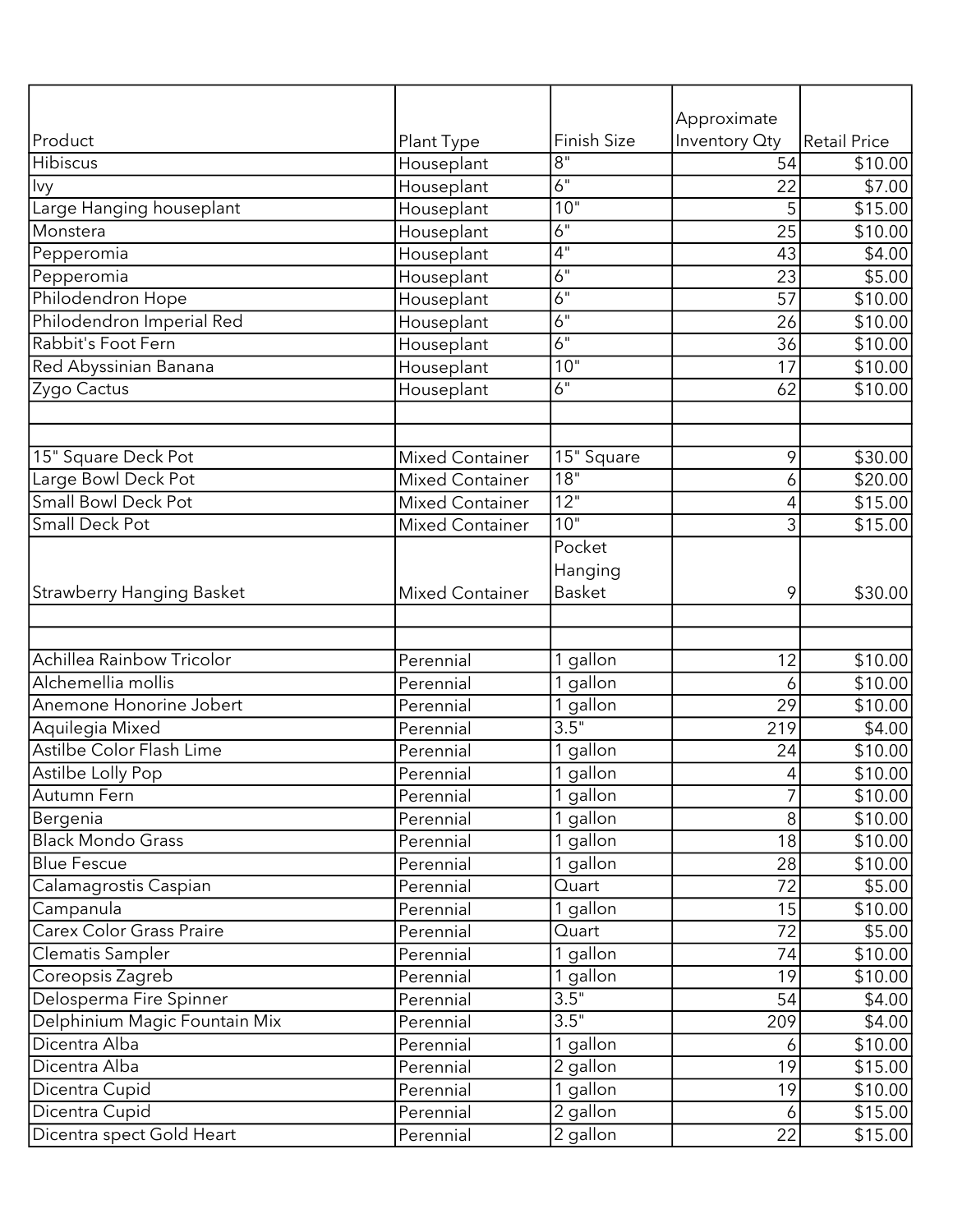|                                |            |                    | Approximate    |                     |
|--------------------------------|------------|--------------------|----------------|---------------------|
| Product                        | Plant Type | <b>Finish Size</b> | Inventory Oty  | <b>Retail Price</b> |
| Dicentra spectabilis           | Perennial  | 2 gallon           | 20             | \$15.00             |
| Echinacea Prairie Rose         | Perennial  | Quart              | 69             | \$5.00              |
| Fern Christmas                 | Perennial  | Quart              | 30             | $\overline{$}5.00$  |
| Gaura                          | Perennial  | Quart              | $\overline{2}$ | \$5.00              |
| Geranium Johnsons Blue         | Perennial  | 1 gallon           | 22             | \$10.00             |
| Geum Koi Apex                  | Perennial  | 3.5"               | 72             | \$4.00              |
| Geum Mango                     | Perennial  | 1 gallon           | 17             | \$10.00             |
| Geum Mrs. Bradshaw             | Perennial  | 3.5"               | 100            | \$4.00              |
| Geum rivale Leonards Variety   | Perennial  | 1 gallon           | 24             | \$10.00             |
| Hakonechloa Sun Flare          | Perennial  | 1 gallon           | 14             | \$10.00             |
| Hemerocallis miscellaneous     | Perennial  | 1 gallon           | 39             | \$10.00             |
| Hemerocallis Stella In Red     | Perennial  | 1 gallon           | 25             | \$10.00             |
| Hens & Chicks                  | Perennial  | 3.5"               | 34             | \$4.00              |
| Heuchera                       | Perennial  | 1 gallon           | 24             | \$10.00             |
| <b>Hosta First Frost</b>       | Perennial  | 1 gallon           | 12             | \$10.00             |
| Hosta IHS Green                | Perennial  | $1$ gallon         | 106            | \$10.00             |
| Hosta IHS Green                | Perennial  | Quart              | 24             | \$5.00              |
| Hosta Lakeside Banana Bay      | Perennial  | 1 gallon           | 19             | \$10.00             |
| Hosta Lakeside Little Tuft     | Perennial  | 1 gallon           | $\overline{2}$ | \$10.00             |
| <b>Hosta Patriot</b>           | Perennial  | 1 gallon           | $\overline{2}$ | \$10.00             |
| <b>Iberis Purity</b>           | Perennial  | $\overline{3.5}$ " | 66             | $\overline{$4.00}$  |
| Iris                           | Perennial  | 1 gallon           | 119            | \$10.00             |
| Lavandula Hidcote Blue         | Perennial  | Quart              | 52             | \$5.00              |
| Lupin Russell Hybrid           | Perennial  | 3.5"               | 90             | \$4.00              |
| Lupine                         | Perennial  | 1 gallon           | 12             | \$10.00             |
| Monarda Balmy Rose             | Perennial  | Quart              | 82             | \$5.00              |
| Papaver orientalis Orange Glow | Perennial  | 1 gallon           | 17             | \$10.00             |
| Peony Black Beauty             | Perennial  | 1 gallon           | 25             | \$10.00             |
| Peony Festiva Maxima           | Perennial  | 1 gallon           | 25             | \$10.00             |
| Peony Gardenia White           | Perennial  | 1 gallon           | 25             | \$10.00             |
| Peony Madame Edouard Doriat    | Perennial  | 1 gallon           | 25             | \$10.00             |
| Peony Miscelaneous             | Perennial  | 1 gallon           | 12             | \$10.00             |
| Peony Peaches N Cream          | Perennial  | 1 gallon           | 25             | \$10.00             |
| Peony Pink Hawaiian Coral      | Perennial  | 1 gallon           | 25             | \$10.00             |
| Peony Sarah Bernhardt          | Perennial  | 1 gallon           | 25             | \$10.00             |
| Rudbeckia                      | Perennial  | 1 gallon           |                | \$10.00             |
| Salvia Black & Blue            | Perennial  | Quart              | 64             | \$5.00              |
| Salvia nemerosa May Night      | Perennial  | 1 gallon           | 18             | \$10.00             |
| Sedum rupestre 'Golden'        | Perennial  | 3.5"               | 33             | \$4.00              |
| Sedum rupestre 'Silver'        | Perennial  | 3.5"               | 116            | \$2.00              |
| Shasta Daisy                   | Perennial  | 1 gallon           | 56             | \$10.00             |
| Sweet Flag                     | Perennial  | 1 gallon           | $\overline{2}$ | \$10.00             |
| Thyme cit Lemon                | Perennial  | 3.5"               | 50             | \$4.00              |
| <b>Trumpet Vine</b>            | Perennial  | 1 gallon           |                |                     |
|                                |            |                    | 6              | \$10.00             |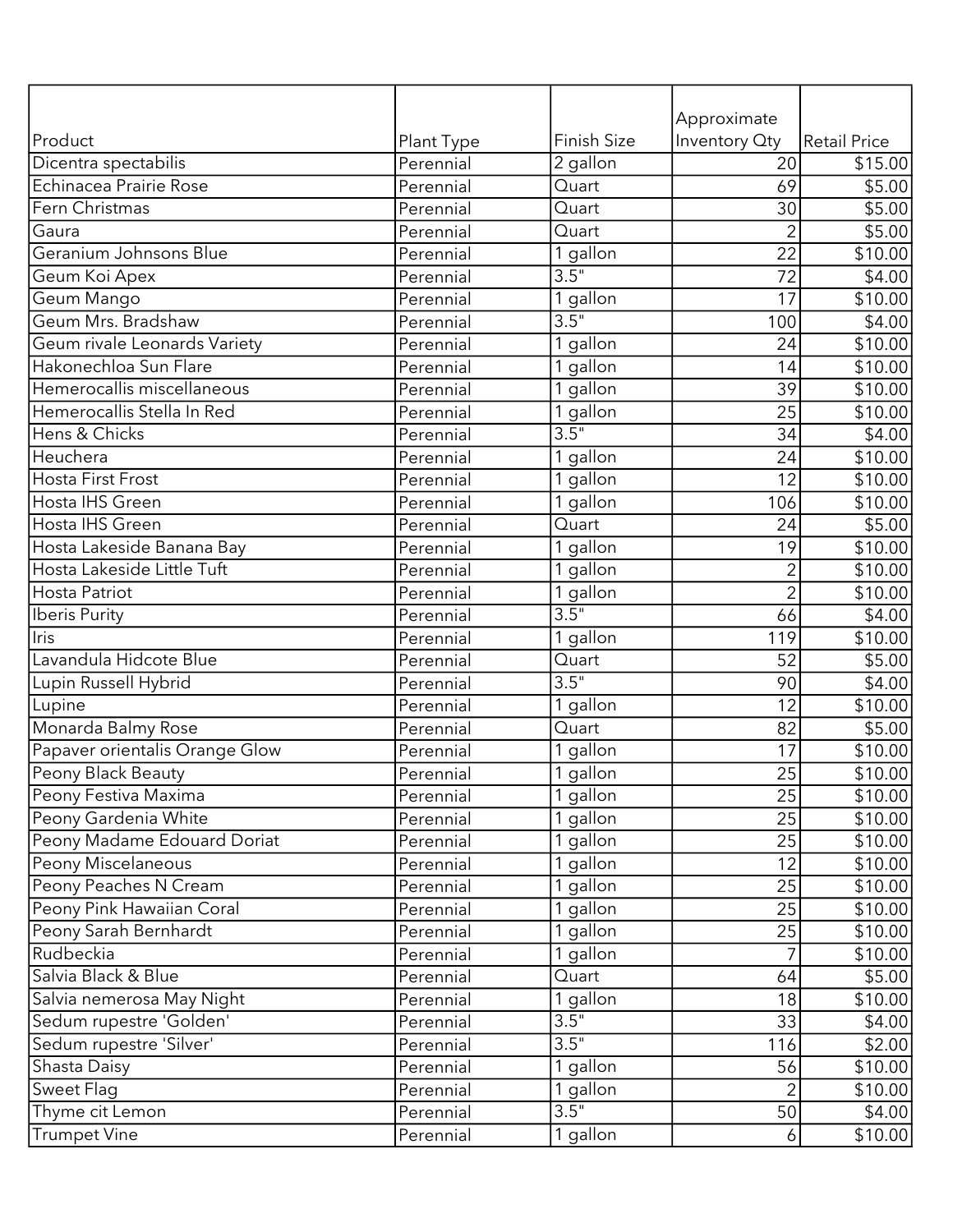| Product                               |                         | <b>Finish Size</b> | Approximate<br>Inventory Oty | Retail Price       |
|---------------------------------------|-------------------------|--------------------|------------------------------|--------------------|
| Twisted Juncus                        | Plant Type<br>Perennial | 1 gallon           | 12                           | \$10.00            |
| Veronica Ulsters Blue Dwarf           | Perennial               | 1 gallon           | 19                           | \$10.00            |
|                                       |                         |                    |                              |                    |
|                                       |                         |                    |                              |                    |
| Beans Bergold                         | Vegetable               | 9 Pack             | 24                           | \$2.00             |
| Beans Borlotto di Vigevano Nano       | Vegetable               | 9 Pack             | 12                           | \$2.00             |
| <b>Broccoli Emeral Crown</b>          | Vegetable               | 6 Pack             | 13                           | \$4.00             |
| Brussels Sprout Long Island           | Vegetable               | 6 Pack             | 5                            | \$4.00             |
| Bush Bean Blue Lake                   | Vegetable               | 9 Pack             | 24                           | \$2.00             |
| Cabbage Brunswick                     | Vegetable               | $6$ Pack           | 15                           | \$4.00             |
| Cantaloupe                            | Vegetable               | 3.5"               | $\overline{7}$               | \$3.00             |
| <b>Cauliflower Amazing</b>            | Vegetable               | 6 Pack             | 5                            | \$4.00             |
| Chinese Cabbage                       | Vegetable               | 6 Pack             | $\overline{5}$               | \$4.00             |
| Cucumber Early Fortune                | Vegetable               | 3.5"               | $\overline{22}$              | $\sqrt{$3.00}$     |
| Cucumber Homemade Pickles             | Vegetable               | 3.5"               | 20                           | \$3.00             |
| Cucumber Kiwano African Horned        | Vegetable               | 3.5"               | $\mathbf 0$                  | \$3.00             |
| Cucumber Richmond Green Apple         | Vegetable               | 3.5"               | 24                           | \$3.00             |
| Edamame Tankuro                       | Vegetable               | 9 Pack             | 24                           | $\overline{$}2.00$ |
| <b>Eggplant Casper</b>                | Vegetable               | 3.5"               | 22                           | \$3.00             |
| Eggplant Rolandia                     | Vegetable               | 3.5"               | 30                           | \$3.00             |
| Horseradish                           | Vegetable               | $1$ gallon         | 12                           | \$10.00            |
| Kale Redbor                           | Vegetable               | 6 Pack             | 10                           | \$4.00             |
| Large Tomato Container                | Vegetable               | $\overline{12}$ "  | 10                           | \$15.00            |
| Lettuce Butter Crunch                 | Vegetable               | 6 Pack             | 5                            | \$4.00             |
| Lettuce Green Salad Bowl              | Vegetable               | 6 Pack             | 11                           | \$4.00             |
| Lettuce Iceberg                       | Vegetable               | 6 Pack             | 14                           | \$4.00             |
| Mexican Sour Gherkin Cucumber         | Vegetable               | 3.5"               | 23                           | \$3.00             |
| Peas Alaska Early                     | Vegetable               | 9 Pack             | $\overline{23}$              | \$2.00             |
| Peas Oregon Sugar Pod II              | Vegetable               | 9 Pack             | 24                           | \$2.00             |
| Peas Super Sugar Snap                 | Vegetable               | 9 Pack             | 21                           | \$2.00             |
| Pepper Albino Bull Nose               | Vegetable               | 3.5"               | 36                           | \$3.00             |
| Pepper Anaheim                        | Vegetable               | 3.5"               | 11                           | \$3.00             |
| Pepper California Wonder              | Vegetable               | 3.5"               | 18                           | \$3.00             |
| Pepper Jalapeno                       | Vegetable               | 3.5"               | 31                           | \$3.00             |
| Pepper Jigsaw                         | Vegetable               | 3.5"               | 12                           | \$3.00             |
| Pepper Kalugeritsa                    | Vegetable               | 3.5"               | 8                            | \$3.00             |
| Pepper Lipstick                       | Vegetable               | 3.5"               | 42                           | \$3.00             |
| Pepper Mini Red Bell                  | Vegetable               | 3.5"               | 18                           | \$3.00             |
| Pepper Mystery (could be Thai Burapa, |                         |                    |                              |                    |
| Canary Bell, or Banana)               | Vegetable               | 3.5"               | 23                           | \$3.00             |
| Pepper Serrano                        | Vegetable               | 3.5"               | 42                           | \$3.00             |
| S. Squash Cube of Butter              | Vegetable               | 3.5"               | 21                           | \$3.00             |
| S. Squash Sunburst                    | Vegetable               | 3.5"               | 10                           | \$3.00             |
| Tomatillo Amarylla                    | Vegetable               | 3.5"               | 44                           | \$3.00             |